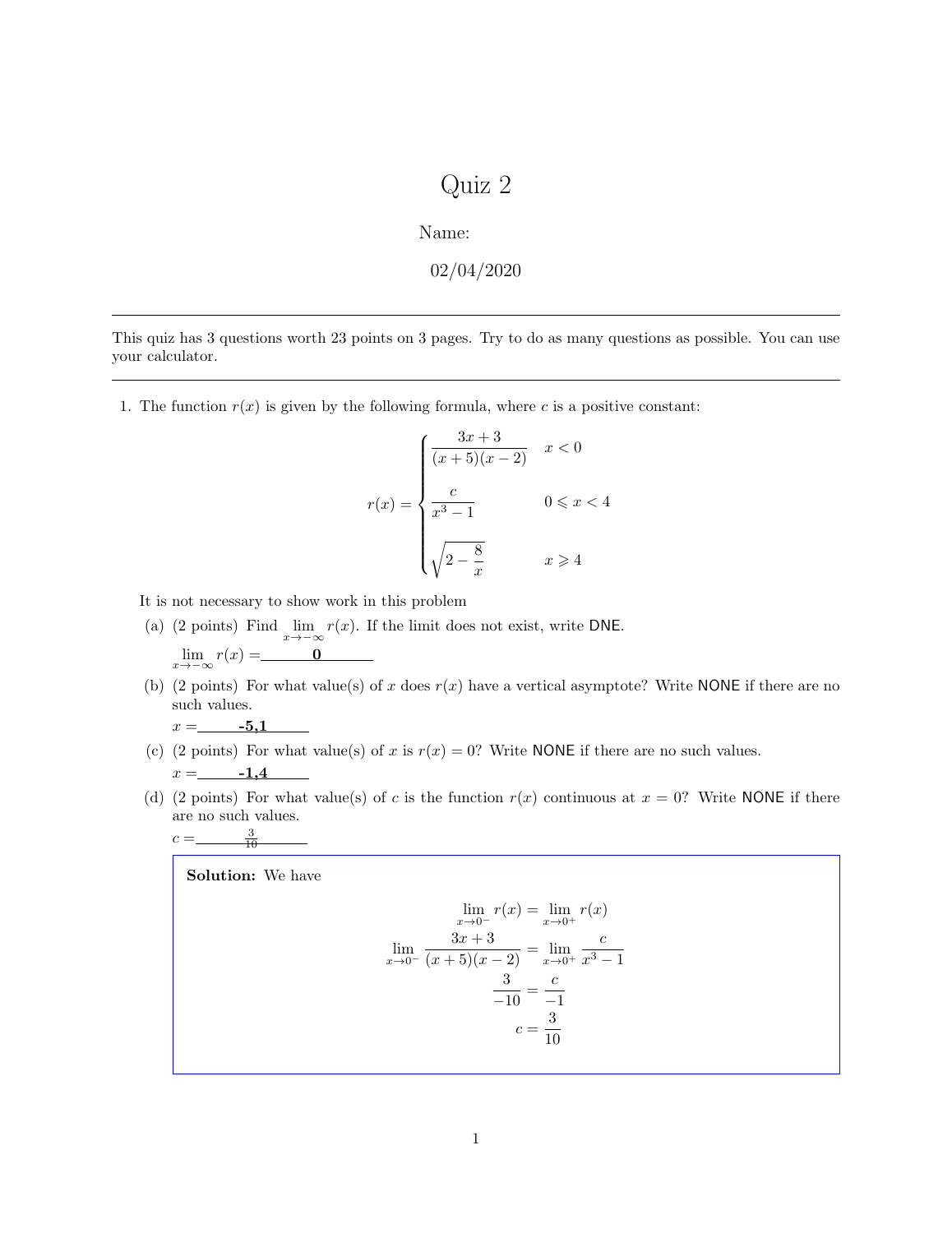2. (7 points) Consider the function  $f(x)$  defined by

$$
f(x) = \begin{cases} xe^{Ax} + B & x < 3\\ C(x - 3)^2 & 3 \le x \le 5\\ \frac{130}{x} & x > 5 \end{cases}
$$

Suppose  $f(x)$  satisfies all of the following:

- $f(x)$  is continuous at  $x = 3$ .
- $\lim_{x \to 5^+} f(x) = 2 + \lim_{x \to 5^-} f(x)$ .
- $\lim_{x \to -\infty} f(x) = -4.$

Find the values of *A, B* and *C*. Show your work. Your answer must be in *exact form*. DO NOT USE decimal approximations.

Solution: For each condition, we have

- Beause  $f(x)$  is continuous at  $x = 3$ ,  $\lim_{x \to 3^+} f(x) = \lim_{x \to 3^-} f(x)$ . So  $3e^{3A} + B = 0$ .
- Because  $\lim_{x \to 5^+} f(x) = 2 + \lim_{x \to 5^-} f(x)$ , we have  $\frac{130}{5} = 2 + 4C \Rightarrow C = 6$ .
- Since  $\lim_{x\to-\infty} f(x) = -4$  exists. We must have  $A > 0$  and  $\lim_{x\to-\infty} xe^{Ax} = 0$ . So  $B = -4$  and  $A = \frac{1}{3} \ln(\frac{4}{3}).$